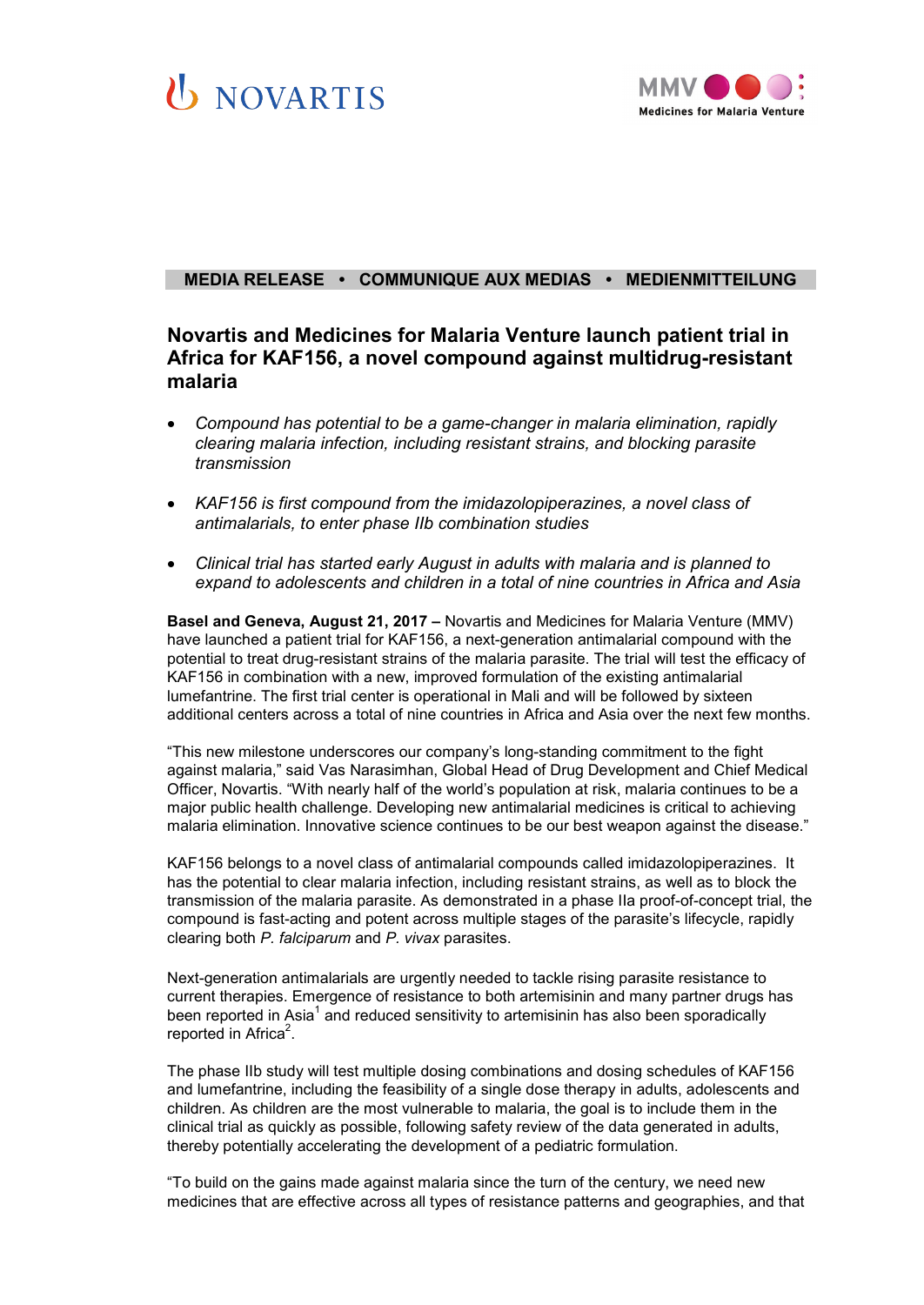are easy to administer, especially to children," said Dr David Reddy, CEO of MMV. "With the phase IIb trial of KAF156-lumefantrine now underway, the MMV–Novartis partnership is drawing closer to the exciting prospect of such a new medicine that would be a powerful tool to fight the disease."

It is important to test new drug candidates in the settings where they will be used. Conducted in state-of-the-art centers across Africa and Asia, the KAF156 trial is particularly complex given that multiple dosing combinations and dosing schedules are being tested in parallel in three different age groups.

"Malaria is a major public health concern in Mali – especially for children. Thus, the need for novel antimalarials is urgent," said Dr. Bakary Fofana, clinical trial investigator at the Malaria Research and Training Center in Bougoula‐Hameau. "Because it is a new compound with the potential to treat malaria including strains resistant to currently used antimalarials, we are particularly motivated to run the KAF156 patient trial at our site in Mali."

KAF156 is the result of a Wellcome Trust, MMV and Singapore Economic Development Board supported joint research program with the Novartis Institute for Tropical Diseases, the Genomics Institute of the Novartis Research Foundation, and the Swiss Tropical and Public Health Institute.

Novartis is developing KAF156 with scientific and financial support from MMV (in collaboration with the Bill & Melinda Gates Foundation).

The partnership between MMV and Novartis builds on a long-standing successful collaboration in antimalarial drug development, which led to the launch in 2009 of the first high-quality artemisinin combination therapy for children. Since 2001, Novartis has delivered more than 300 million dispersible pediatric treatments without profit to malaria-endemic countries.

#### **About the Novartis Malaria Initiative**

The Novartis Malaria Initiative drives research, development and access to novel treatments to eliminate malaria. It is one of the pharmaceutical industry's largest access-to-medicine programs. Since 2001, the initiative has delivered more than 800 million treatments without profit, mostly to the public sector of malaria-endemic countries.

The Novartis Malaria Initiative is integrated in Novartis Social Business, a unit which includes Novartis Access, SMS for Life and the Novartis Healthy Family programs.

For more information visit www.malaria.novartis.com

#### **About Medicines for Malaria Venture (MMV)**

MMV is a leading product development partnership (PDP) in the field of antimalarial drug research and development. Its mission is to reduce the burden of malaria in disease-endemic countries by discovering, developing and delivering new, effective and affordable antimalarial drugs.

Since its foundation in 1999, MMV and partners have built the largest portfolio of antimalarial R&D and access projects ever assembled, and brought forward seven new medicines that are already saving lives. MMV's success is based on its extensive partnership network of over 400 pharmaceutical, academic and endemic-country partners in more than 55 countries.

MMV's vision is a world in which innovative medicines will cure and protect the vulnerable and under-served populations at risk of malaria, and ultimately help to eradicate this terrible disease.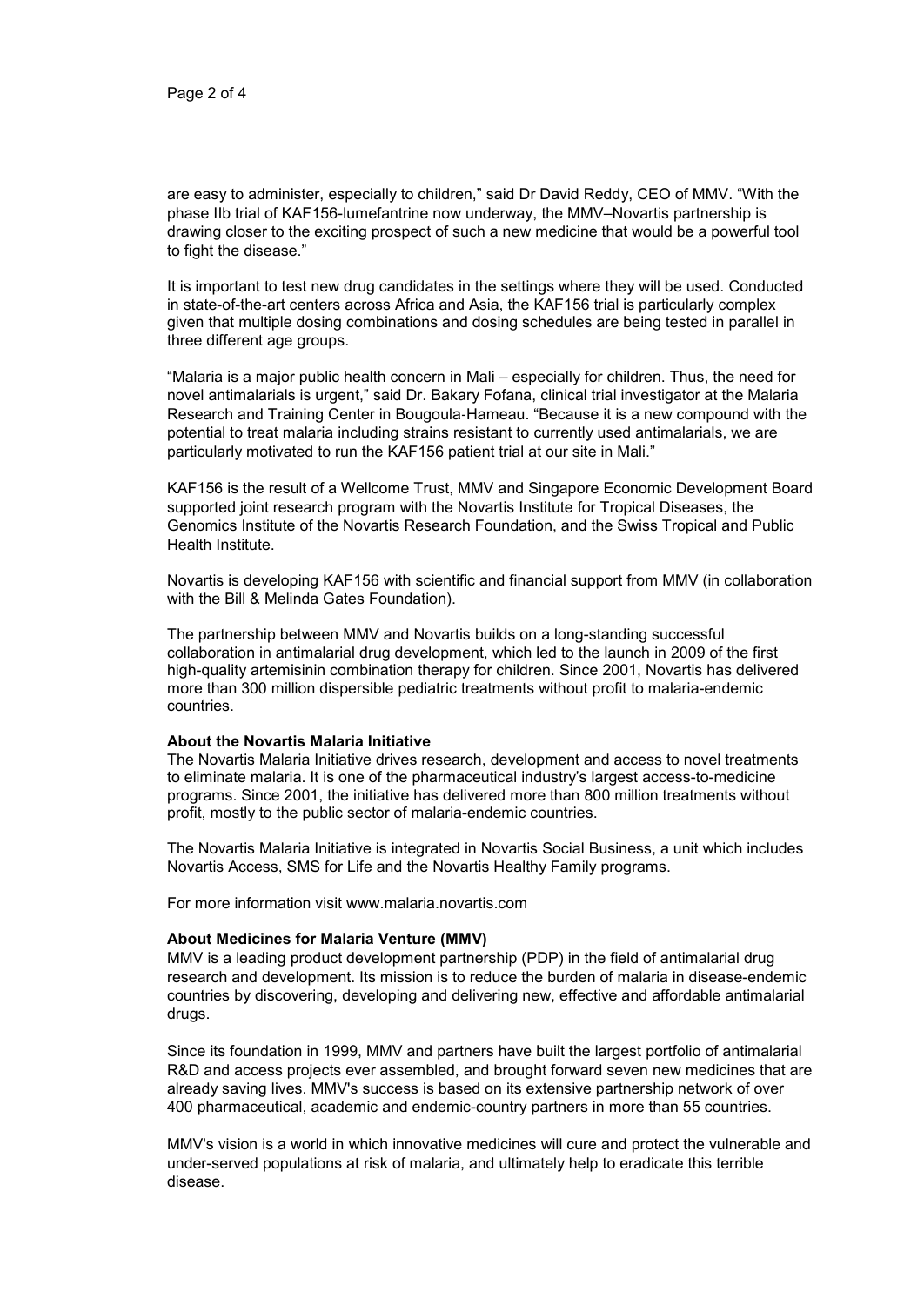For more information visit www.mmv.org

### **Disclaimer**

This press release contains forward-looking statements, including "forward-looking statements" within the meaning of the United States Private Securities Litigation Reform Act of 1995. Forward-looking statements can generally be identified by words such as "potential," "can," "will," "plan," "expect," "anticipate," "look forward," "believe," "committed," "investigational," "pipeline," "launch," or similar terms, or by express or implied discussions regarding potential marketing approvals, new indications or labeling for the investigational or approved products described in this press release, or regarding potential future revenues from such products. You should not place undue reliance on these statements. Such forwardlooking statements are based on our current beliefs and expectations regarding future events, and are subject to significant known and unknown risks and uncertainties. Should one or more of these risks or uncertainties materialize, or should underlying assumptions prove incorrect, actual results may vary materially from those set forth in the forward-looking statements. There can be no guarantee that the investigational or approved products described in this press release will be submitted or approved for sale or for any additional indications or labeling in any market, or at any particular time. Nor can there be any guarantee that such products will be commercially successful in the future. In particular, our expectations regarding such products could be affected by, among other things, the uncertainties inherent in research and development, including clinical trial results and additional analysis of existing clinical data; regulatory actions or delays or government regulation generally; our ability to obtain or maintain proprietary intellectual property protection; the particular prescribing preferences of physicians and patients; global trends toward health care cost containment, including government, payor and general public pricing and reimbursement pressures; general economic and industry conditions, including the effects of the persistently weak economic and financial environment in many countries; safety, quality or manufacturing issues, and other risks and factors referred to in Novartis AG's current Form 20-F on file with the US Securities and Exchange Commission. Novartis is providing the information in this press release as of this date and does not undertake any obligation to update any forwardlooking statements contained in this press release as a result of new information, future events or otherwise.

### **About Novartis**

Novartis provides innovative healthcare solutions that address the evolving needs of patients and societies. Headquartered in Basel, Switzerland, Novartis offers a diversified portfolio to best meet these needs: innovative medicines, cost-saving generic and biosimilar pharmaceuticals and eye care. Novartis has leading positions globally in each of these areas. In 2016, the Group achieved net sales of USD 48.5 billion, while R&D throughout the Group amounted to approximately USD 9.0 billion. Novartis Group companies employ approximately 119,000 full-time-equivalent associates. Novartis products are sold in approximately 155 countries around the world. For more information, please visit [http://www.novartis.com.](http://www.novartis.com/)

Novartis is on Twitter. Sign up to follow @Novartis at<http://twitter.com/novartis> For Novartis multimedia content, please visit [www.novartis.com/news/media-library](http://www.novartis.com/news/media-library) For questions about the site or required registration, please contact [media.relations@novartis.com](mailto:media.relations@novartis.com)

### **References**

- 1. <https://thedevelopmentset.com/the-unrelenting-specter-of-drug-resistant-malaria-da11f736c973>
- 2. http://www.nejm.org/doi/pdf/10.1056/NEJMc1612765 or <http://www.sciencedirect.com/science/article/pii/S1471492217300041?via%3Dihub>
- 3. <http://www.nejm.org/doi/full/10.1056/NEJMc1612765#t=article>